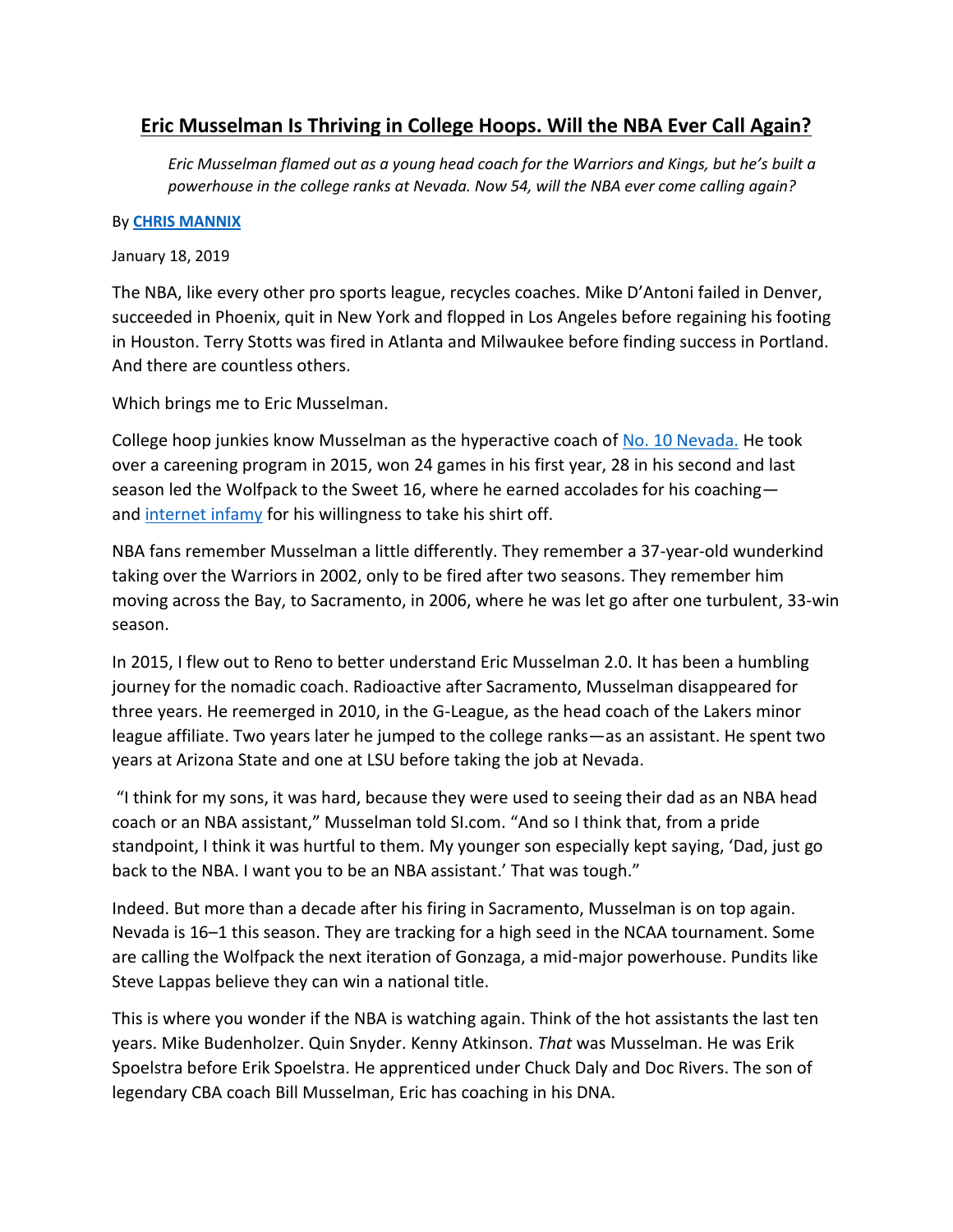And yet when NBA coaching jobs open up, Musselman isn't mentioned. When college-to-pro coaching candidates are talked about, Musselman's name isn't on any lists.

Few people are as familiar with Musselman's NBA bona fides as Garry St. Jean, the ex-Warriors GM who hired Musselman in 2002. On Thursday, St. Jean recalled how prepared Musselman was for his job interview ("The amount of material he brought weighed more than him," St. Jean told SI.com) while lamenting how things ended for him, with clashes with upper management accelerating his exit.

"I can't say anything negative about his coaching," St. Jean said. "When [you get fired], it's not all about you. It's about the entire organization, and its philosophies. You have to have everyone on the same page."

Musselman has no regrets about his time in Golden State. "When I left there, my head was held high," Musselman said. Sacramento was a different story. Musselman walked into a tough situation. Many of the players on the roster spent years playing for Rick Adelman—and most still wanted to be. He never clicked with GM Geoff Petrie—who didn't want to hire him in the first place. That was an ownership decision, which set the tone for a shaky relationship.

Musselman won't make excuses for his time in Sacramento. "That was the one time I felt as a coach I failed," Musselman said. But it was a turbulent time in his life. He was going through a divorce. His kids lived 90 minutes away, with their mother. He'd finish practices and spend hours in traffic to spend time with his children. The stress, he says, was overwhelming. In the preseason, Musselman was arrested for DUI.

"A divorce is hard enough when you're living in the same city, but the guilt that I had on a daily basis, of not seeing my son play or be there to pick him up after school, was a distraction for sure," Musselman said. "I don't think it was healthy. I'd probably do the same thing even today, just because my kids are that important. But I know it affected my energy level at times."

In short: Sacramento was a mess. But that was 12 years ago. Musselman's personal life has stabilized. He is remarried, to former sports broadcaster Danyelle Sargent, and his son, Michael, is a graduate assistant on his coaching staff. He has rebuilt his reputation in the G-League and international coaching stops in the Dominican Republic and Venezuela. In a couple of months, he hopes to compete for a national championship.

## So why hasn't the NBA noticed?

Ask around and you get a variety of vague answers. In the NBA, Musselman had a reputation of being tough to deal with. In Golden State, he clashed with management over his preference to play veterans over younger players. "He's a very straightforward guy," St. Jean said. "There's no debate about his basketball knowledge. The basketball stuff, he checks all the boxes. But you have to feel comfortable with him."